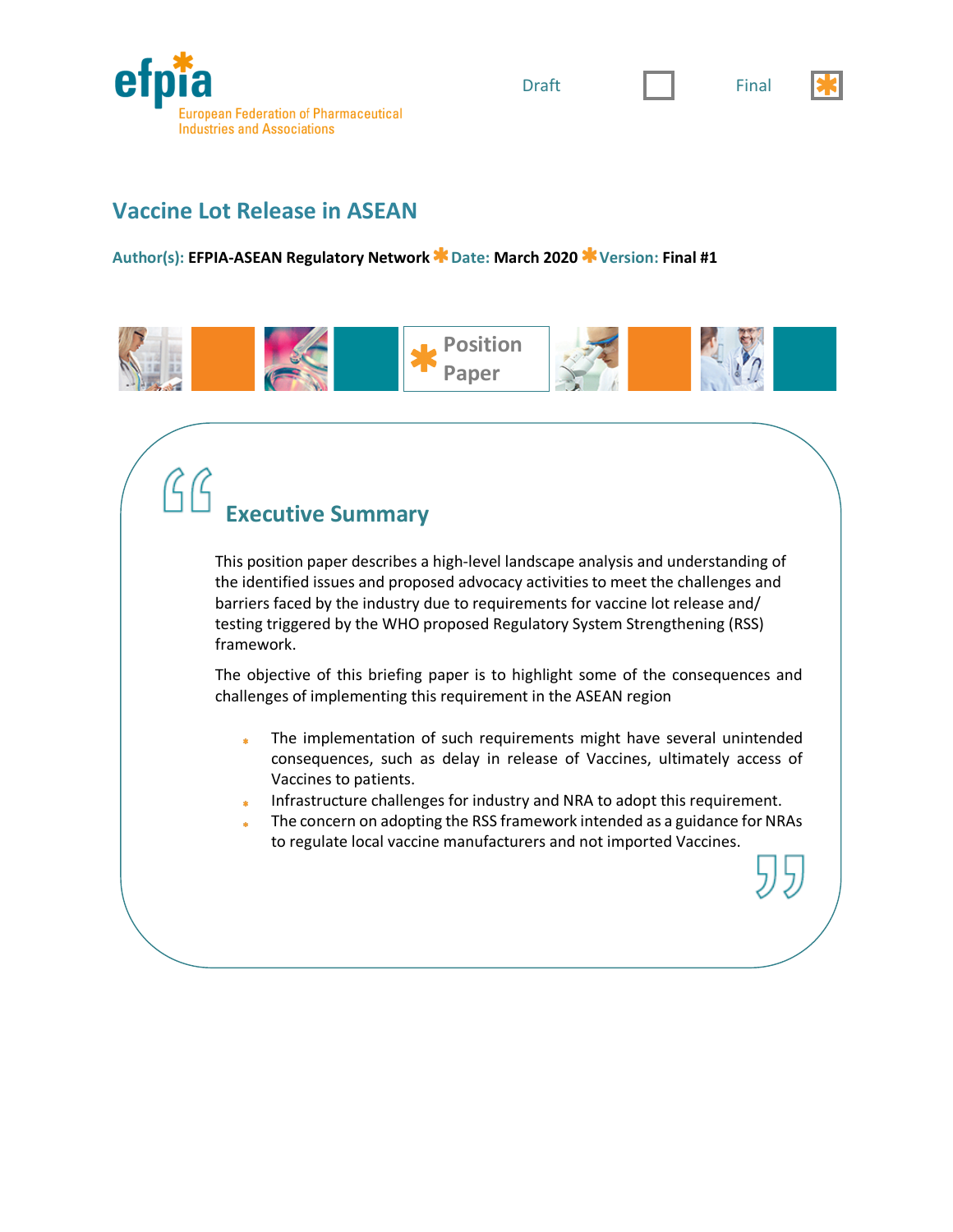#### **Draft**



## **Table of contents**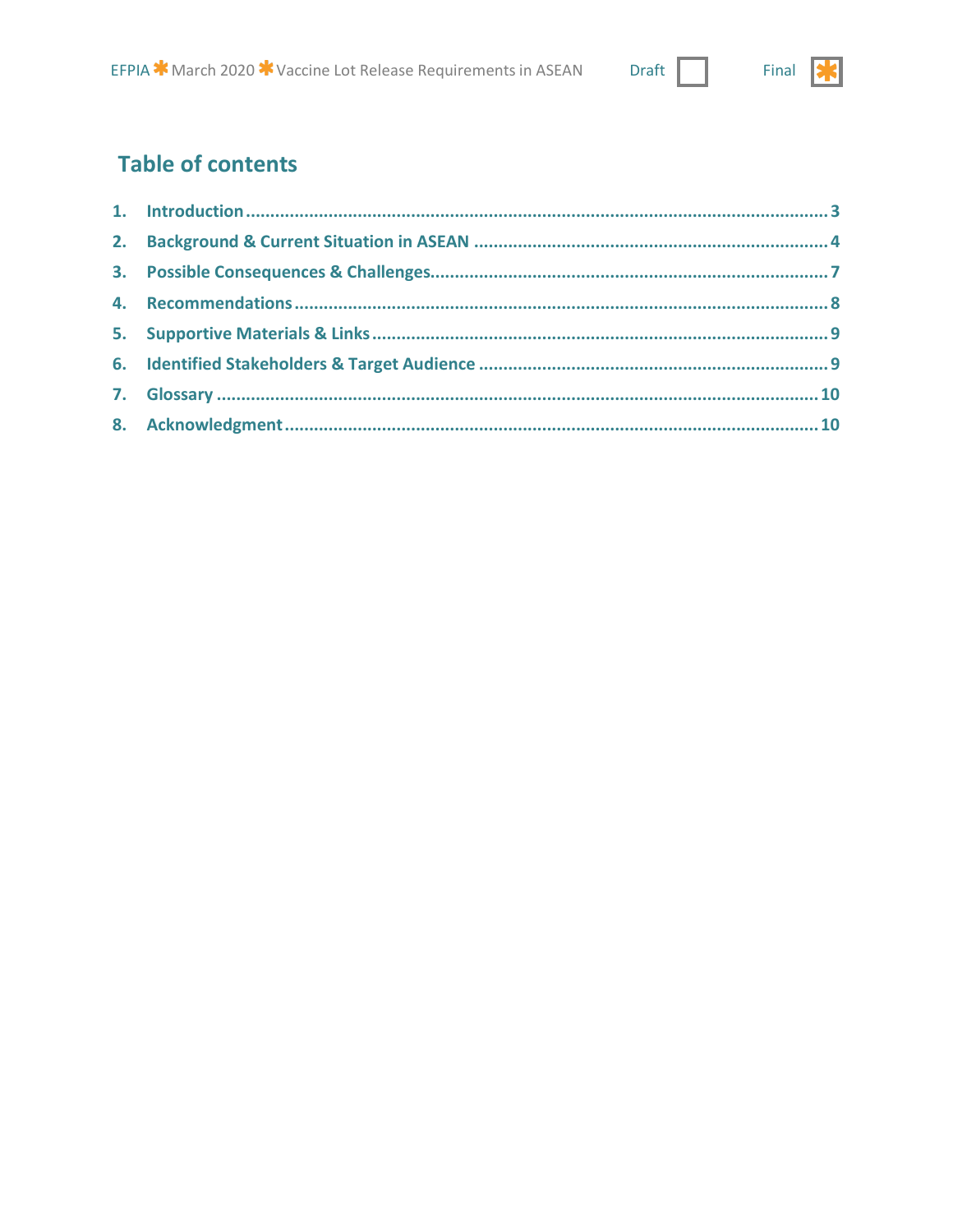### **1. Introduction**

- Lot release is a system specifically established for the regulatory release of specified biological products<sup>3</sup>. The focus is to ensure the quality, safety and efficacy of biological products through regulatory release systems. Lot release testing is performed on every batch of specific biological products by manufacturers prior to releasing to the market for sale.
- For vaccines, there are different approaches used by NRAs for conducting confirmatory lot release including paper review of summary protocols, summary protocols with independent testing, recognition and acceptance of lot release certificates from the responsible National Regulatory Authorities (NRAs) or National Control Laboratory (NCL).
- As part of improving regulatory oversight of all medical products in individual NRAs, the WHO has  $\mathbf{R}$ proposed a framework to drive towards Regulatory Systems Strengthening (RSS)<sup>1</sup>, potentially to be implemented end 2019.
- This framework will be used to evaluate NRAs and also will be used to publicly designate them as WHO-Listed Authorities (WLA).
- This framework is also intended to guide international and national procurement decisions on  $\star$ medicinal products and vaccines and increase the pool of regulators contributing to the WHO Prequalification program.
- Supported by the World Health Assembly (WHA) Resolution 67.20 on RSS for medical products, the Global Benchmarking Tool  $(GBT)^2$  is being rolled out which will help measure national regulatory systems against defined indicators. These indicators enable WHO and regulatory authorities to:
	- Identify strengths and areas for improvement  $\ast$
	- Facilitate the formulation of an institutional development plan (IDP) to build upon strengths and address the identified gaps;
	- Prioritise IDP interventions;  $\star$
	- Monitor progress and achievements
- To be accredited with an acceptable level of maturity by WHO, many NRAs will try to fulfil all the indicators listed in the GBT.
- One of the proposed GBT for Evaluation of National Regulatory System of Medical Products is for ä. NRA Lot Release (LR)<sup>3</sup>.
- Within the "NRA Lot Release (LR): Indicators and fact sheets", one of the indicators LR04 "Procedures established and implemented to perform NRA lot release" serves as a guidance for NRAs to release products manufactured locally in their countries. This could have led several NRAs within ASEAN to either introduce or considering introducing requirements for additional quality control testing upon importation of medicinal products, specifically vaccine products imported into their countries, before releasing into the market.
- However, WHO does not recommend the implementation of systematic testing by NCL but recommends reliance as promoted by the WHO-National Control Laboratory Network for Biologicals

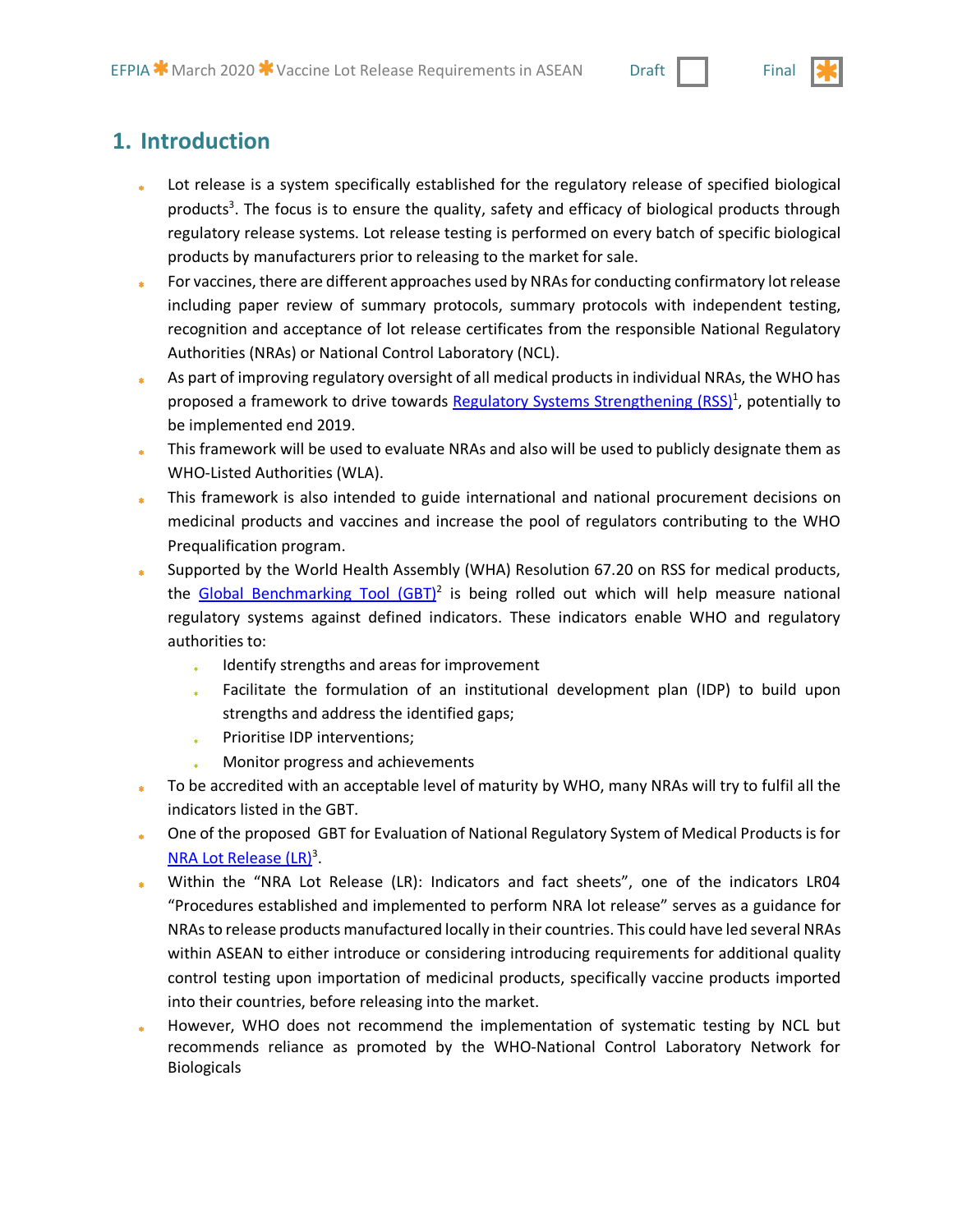

The objective of this position paper is to provide an overview of ASEAN countries that have implemented or are considering implementation of testing upon import for vaccines and the impact on industry and ultimately access of Vaccines to patients.

### **2. Background & Current Situation in ASEAN**

The requirement for analytical testing of drug product, particularly vaccines, is not a new requirement globally, however it is for the ASEAN region. As many NRAs are slowly driving towards the proposed Regulatory Systems Strengthening (RSS) initiated by the WHO, they are considering introducing requirements, for additional quality control testing before commercial batch release into the market.

From the industry perspective, initiatives to strengthen the regulatory systems which will benefit public health are welcomed especially when these results into an improvement in the quality of medicines and vaccine, potentially with better and faster access for patients.

A few examples of NRAs who are currently trying to implement or have implemented lot release testing systems are listed as follows:

#### **Philippines**

- Vaccines are required to secure a Lot Release Certificate prior to release of the products to the market. Current practice involves paper evaluation of the summary lot protocol, Certificate of Analysis and Lot Release Certificate from NRA/NCL of the producing country.
- The Philippines Food and Drug Administration-Common Services Laboratory (FDA-CSL) has communicated to companies on 29-Aug-2019 that it was currently in the process of applying as a World Health Organisation (WHO) recognized NRA/NCL (National Control Laboratory).
- As part of the application, it was recommended by WHO that the Philippines FDA should establish good communication channels from various manufacturers, so that FDA-CSL can gather information to allow transfer and qualification/validation of methods and procedures, and eventually conduct tests on vaccines and biological products.
- Long-term goal for FDA-CSL is to develop test methods and policies for vaccines and biological products testing.

#### **Singapore**

- Singapore Health Sciences Authority (HSA) is currently reviewing their vaccine lot release strategy as an on-going effort to enhance public health protection and to provide adequate assurance on the quality of vaccines administered to the Singapore population.
- HSA had requested feedback from the industry on the feasibility of implementing a vaccine lot release strategy in Singapore.
- HSA is aware that there are several approaches to lot release of vaccines including leveraging the lot release certificates issued by other NRAs/NCL; or by the review of manufacturers' summary protocols which may be further supplemented by independent testing.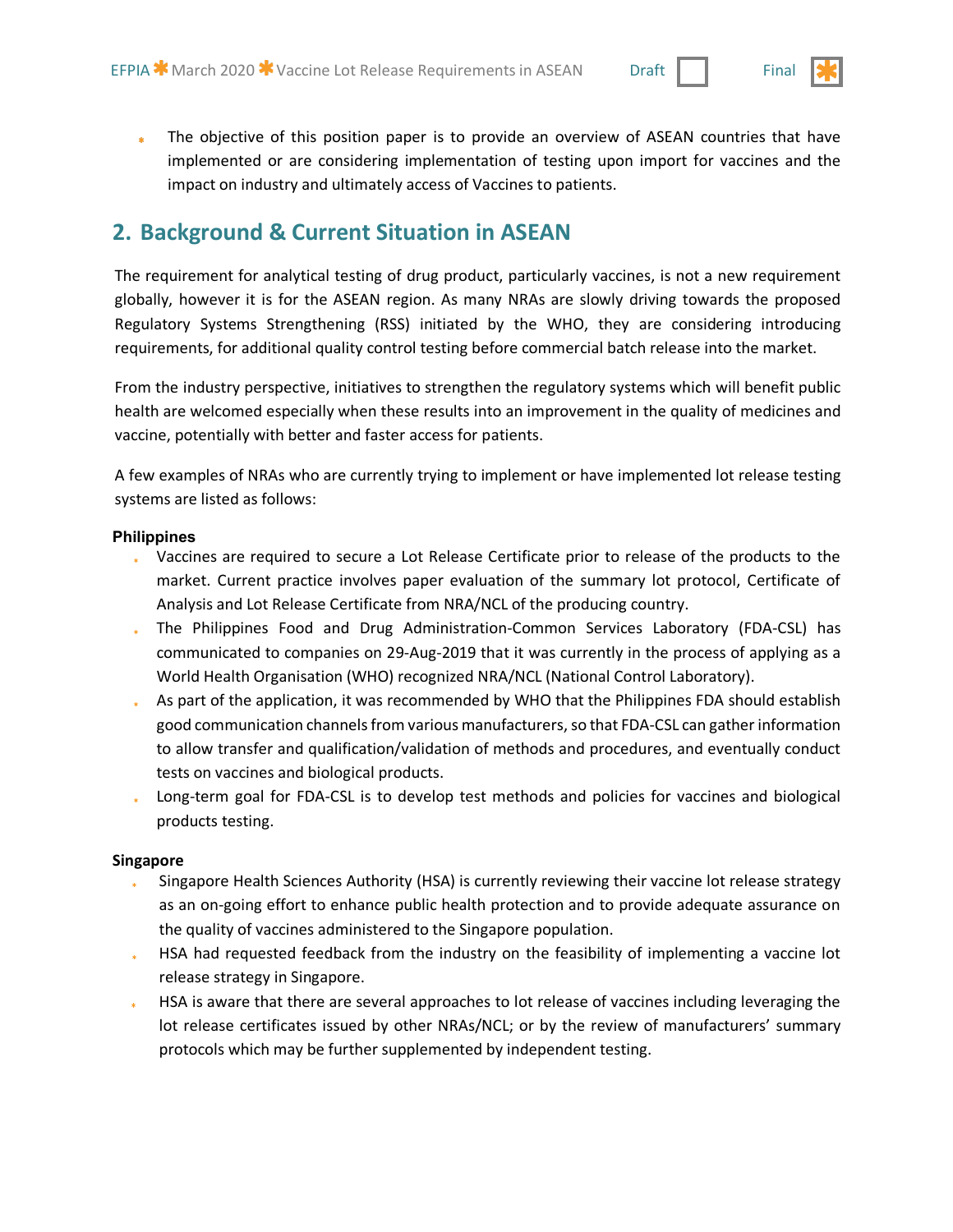- For the initial consultation with the industry stakeholders, HSA sought feedback from different companies on the feasibility to furnish the following documents to HSA for each lot of imported vaccines prior its release onto the market:
	- Lot Release Certificate from NRA/NCL of the producing country
	- Manufacturer's Summary Protocol
	- Certificate of Analysis
- There is no further update since the initial consultations

#### **Malaysia**

- Lot release procedure has been in place for all vaccines and blood products since 2015.
- However, prior release to the market, lot release documents are reviewed as well as cold-chain inspection.
- Currently, there is no testing to be done as part of the lot release requirements. However, the Malaysian National Pharmaceutical Regulatory Agency (NPRA) has started to test vaccines as part of their post-marketing surveillance and NPRA has started developing methods to test vaccines and have also requested for working standards.
- NPRA has started on a pilot for the implementation of lot release with testing for vaccines and plasma products since December 2019. All registered vaccines and plasma products imported between December 2019 to March 2020 are subjected to this pilot study.
- Depending on the dosage form of the finished products, different types of test are conducted.

| <b>Dosage Form</b>         | <b>Testing</b>                                      |
|----------------------------|-----------------------------------------------------|
| Solution / Liquid          | 1. Appearance                                       |
|                            | 2. Particulate contamination (viable particles)     |
| Freeze Dried / Lyophilised | 3. Appearance                                       |
|                            | 4. Solubility                                       |
|                            | 5. Particulate contamination (visible particles) on |
|                            | reconstituted finished product                      |

Full implementation of the lot release with testing is currently set on April 2020.

### **Vietnam**

- As initiated by the Drug Authority of Vietnam (DAV), the National Institute for Control of Vaccines and Biologics (NICVB) do carry out analytical testing on batches of imported vaccines and blood products before releasing into the market.
- This requirement was implemented before 2010 and was mentioned in Circular 09 on Drug Quality management issued in Apr-2010 and related regulations. The requirement is still maintained in the new Pharma Law issued in 2016 and the revised Circular on Drug Quality Management (now referred as Circular 11) issued in May-2018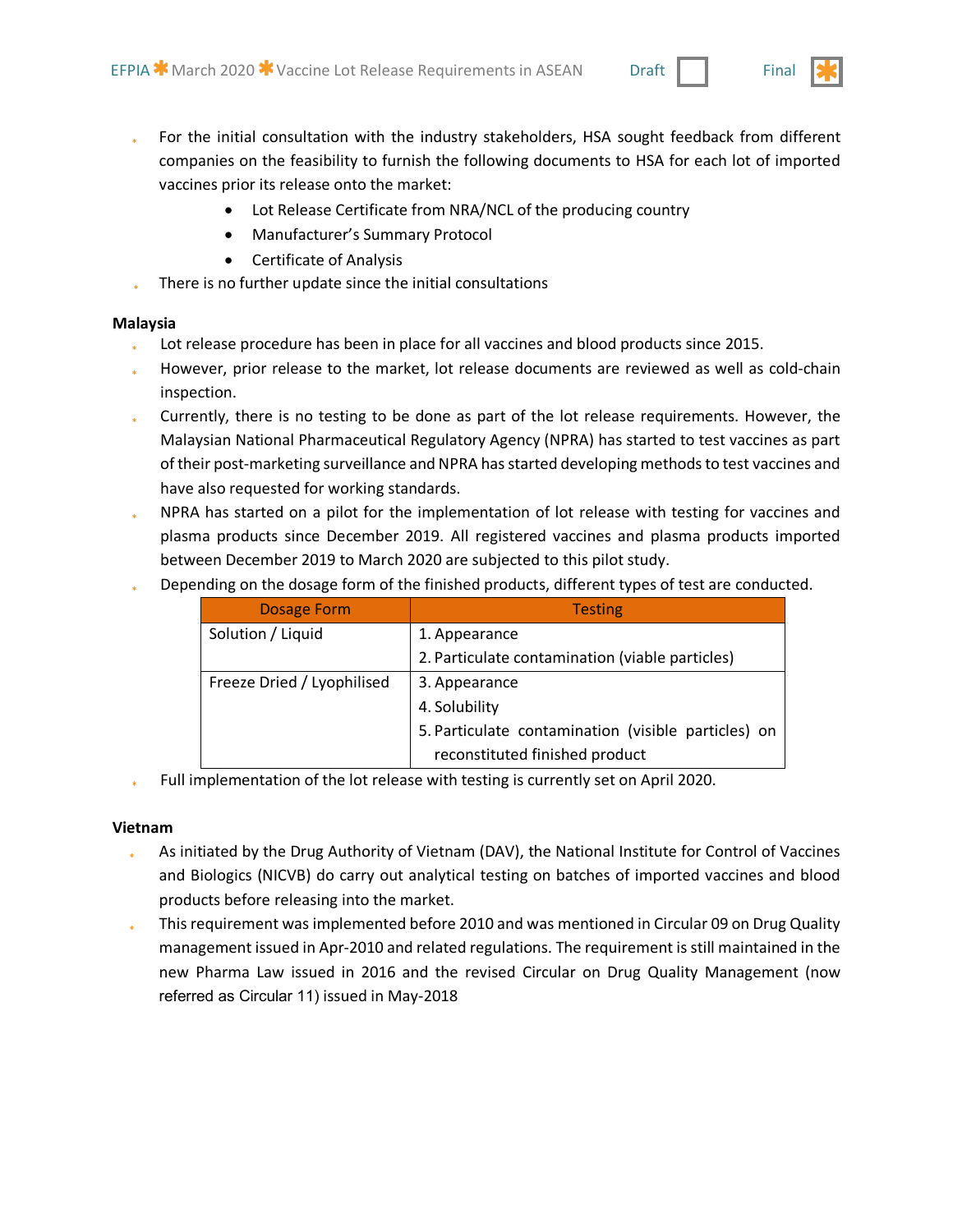

#### **Thailand**

- The Thai Food and Drug Administration released the Guidance for the Control of Biological ú. Products for Human Use Before Release onto the Market B.E.2543 in 2000for lot release of controlled biological products. The contents covered active immunizing agents, passive immunizing agent, blood product, diagnostic agents, immunomodulator that are used directly on humans. This was further emphasised by the Ministry of Public Health in 2012
- Institute of Biological Products (IBP) from the Department of Medical Science, has been designated to conduct the lot release.
- For imported products: Documents required are Summary Production Protocol, Certificate of Lot release from NRA of producing countries, Transport Information from manufacturing sites to the local warehouse, Temperature Record during transportation as well as Product Samples are required for lab testing (test for appearance). Reference Standard could be requested when applicable. The standard lead time which is the time of submission of documents and samples to the issuance of the lot release certificate by the Thai FDA is 10 working days.
- Biological Institute Department of Medical Science will perform some test mainly on physiochemical testing.

#### **Indonesia**

- The Health Authority of Indonesia, National of Agency Drug and Food Control (NADFC), issued the 'Regulation of Head of NADFC No. HK.03.1.3.12.11.10692' in 2011 which provides guidance on the monitoring of products imported into Indonesia.
	- Article 11: Imported vaccines for human use can only be distributed after sampling, evaluation and lab testing by BPOM (BPOM's Laboratory)
	- Article 12: For vaccines that already have lot release certificate form the Country of Origin's authority will be evaluated for its summary batch protocol, Certificate of Analysis, Label, and conformity to the specifications. Timeline for lot release by BPOM's laboratory is 10 working days.

#### **Status in Other ASEAN Countries**

So far there is no information around implementation of Lot Release testing in Brunei, Myanmar, Cambodia & Laos. Though there is a possibility that based on practices by other NRAs in ASEAN this could change.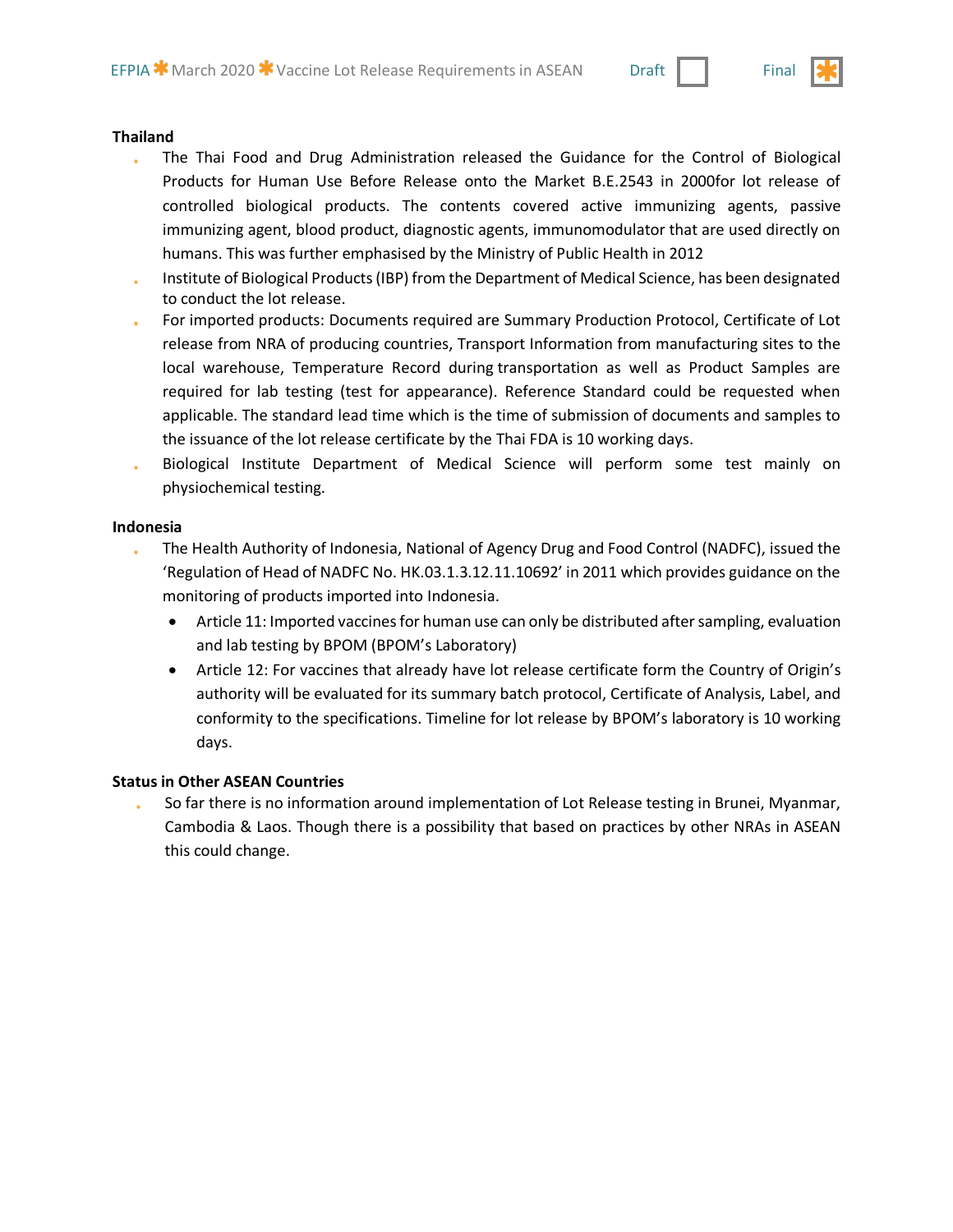

Independent batch release testing is important to ensure the quality and safety of human vaccines and we believe all batches should be tested by a testing laboratory certified by a stringent health authority before release to the market. NRAs wanting to perform lot release is a positive initiative which will enhance the public trust in medicinal products and is a necessary requirement for locally manufactured products and for monitoring distribution in the country (surveillance testing). However, there are many potential challenges and consequences to public health because of increasing number of countries requiring local lot release testing for imported products that have been previously released by other agencies

- Increased complexity of supply chain: ä.
	- Risks are introduced to patient due to interruptions to consistent supply;
	- Potential delays in product distribution and patient access to medicine;
	- Shortening of remaining shelf-life due to prolonged cycle time caused by import testing;
	- Unnecessary increase of quarantined material which can also strain capacities of cold storage facilities
- Testing is expensive, time and resource consuming for NRAs
	- Increased consumption of product specific reagents
	- Installation of company/product-specific equipment and training and transfer of these methods to NRA.
	- Several of the key tests for vaccine release are product specific and not applicable to other types of vaccines or even similar products. This creates an issue on training technicians to perform an assay they may only use a few times (or once) per year. Further complicating the capacity to perform the assay correctly in a timely fashion, which may even result in losing compliant lots due to user error.
	- When testing few batches per year, it is not feasible for NRAs to monitor the  $\star$ manufacturer's consistency
- Regulation of testing standards
	- Studies should be conducted with similar test parameters to ensure comparability between manufacturer and NCL test methods and results.
- Import testing does not address the concern with respect to counterfeit products.
- For supply critical situations e.g. disease outbreak, pandemic situations, additional requirements for lot release testing may slow down patient access to much needed vaccines
- Duplicative testing by multiple local authorities needlessly wastes time and resources, including excess consumption of samples, reagents and use of laboratory animals for testing. Most importantly, there is no increased benefit to patient safety if the batch was already certified by another NRA and it can potentially prevent or delay access for patients.
- World Health Organization (WHO) guidelines encourage a thoughtful approach to testing decisions: "The decision to repeat tests on a lot that has already been tested by another competent authority should be carefully considered in light of all available information"

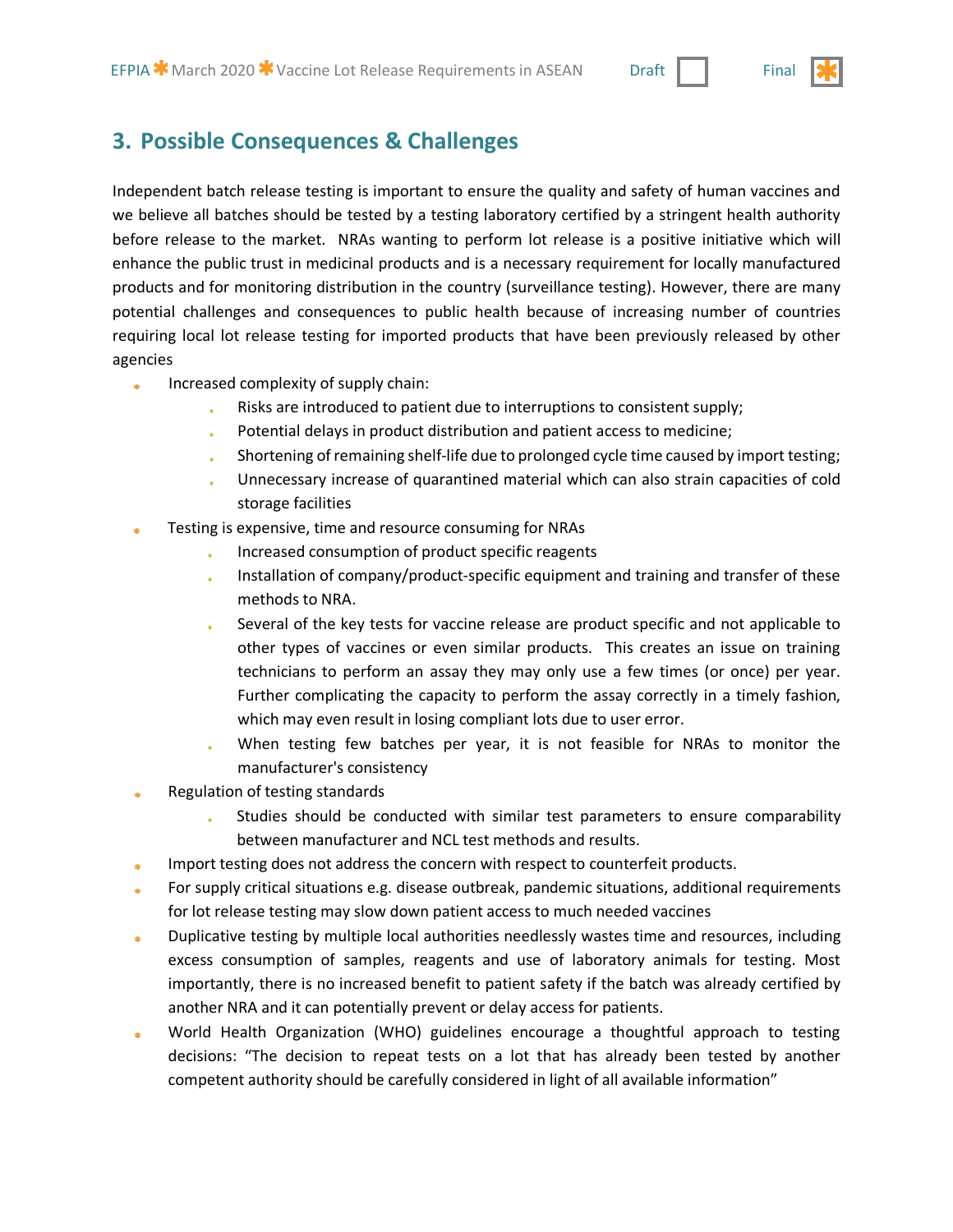

### **4. Recommendations**

- Full waiver of local lot release testing for mature products with manufacturing consistency demonstration as already recommended by FDA and Health Canada, if possible. Paper review or reliance on trusted NRAs as advocated by WHO for batch release activities, e.g. allow submission of NRA/NCL/OMCL certificates as adequate documentation to provide assurance for lot release can be undertaken. If full waiver is not possible, a partial waiver where the number of tests is reduced, i.e. choosing appropriate test like identification testing, and not carrying out all the release tests. Several companies have experienced the exemptions from lot release testing on a case by case basis after discussion with US FDA and Health Canada.
- Industry welcomes NRAs to obtain WHO recognition as NRA/NCL, but recommends NRAs to also apply to become a member of the WHO-National Control Laboratory Network for Biologicals (Link WHO-NNB)<sup>5</sup>. This Network provides a platform to collaborate and exchange technical knowledge on quality control and quality assurance of vaccines or other biological medicinal products, and build up to fostering reliance. Joining the Network is a good way to develop capabilities through cooperation, networking and sharing of best practices. Furthermore, the main objective of the Network is to share quality information in order to facilitate access to prequalified vaccines through recognition by recipient countries of the lot release decision of the responsible NRA. It is intended that this will reduce redundant testing, promote development of harmonised common standards and facilitate the sharing of best practices<sup>6</sup>.
- To encourage officials from an NRA to visit the manufacturing site for a demonstration of the testing facilities and observe the testing of the products, thereby validating testing for all batches, and avoiding any further duplicate testing at the NRA facilities.
- To adopt risk-based approach which focuses testing on vaccines that have not yet established a track record of quality and safety, such as new products, and vaccines associated with adverse reactions or manufacturing failures. The risk-based approach is recommended by the WHO and major health authorities, including US and Canada, have successfully implemented this model.
	- Testing for a period of time to gain local confidence in the release process of the manufacturer importing products and their local NRA release. Then allowing a waiver from testing after that point in time.
	- Exempt established vaccines from lot release certification requirements and/or apply these requirements for random lots (not for every imported lot)
	- Exempt some vaccines from lot release certification requirements where supply shortage or delay in supply have major health impact e.g. Rabies. MMR. Varicella, Hepatitis B.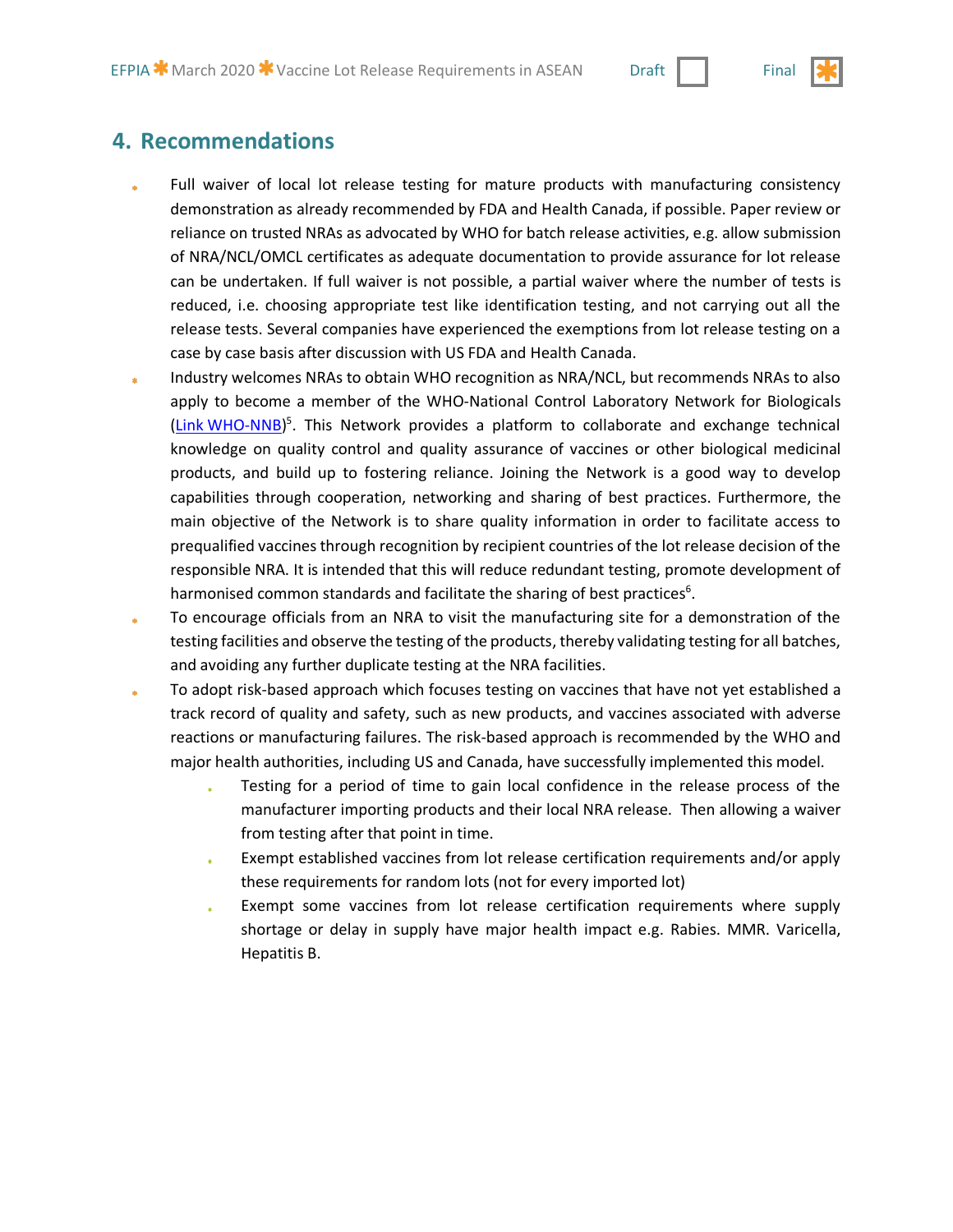### **5. Supportive Materials & Links**

- 1. Regulatory System Strengthening https://www.who.int/medicines/regulation/rss/en/
- 2. WHO Benchmarking Tool for NRA https://www.who.int/medicines/regulation/benchmarking\_tool/en/
- 3. GBT- NRA Lot Release (LR): Indicators and Fact Sheets https://www.who.int/medicines/regulation/09\_GBT\_LR\_RevVI.pdf?ua=1
- 4. 2010 WHO guidelines on lot release of vaccines by NRA Annex 2 https://www.who.int/biologicals/TRS 978 Annex 2.pdf?ua=1
- 5. WHO-National Control Laboratory Network for Biologicals (WHO-NNB) https://www.who.int/immunization\_standards/vaccine\_quality/who\_nnb/en/
- 6. WHO Expert Committee on Biological Standardization; 69<sup>th</sup> report; WHO Technical Report Series, No. 1016 - https://www.who.int/biologicals/expert\_committee/WHO\_TRS\_1016\_web.pdf
- 7. IFPMA VSRG: Position paper on the appropriate control strategies eliminate the need for redundant testing of pharmaceutical products (Feb-2016) - https://www.ifpma.org/resourcecentre/import-testing-position-papers/
- 8. Health Canada; Guidance for Sponsors: Lot Release Program for Schedule D (Biologic) Drugs https://www.canada.ca/en/health-canada/services/drugs-health-products/biologicsradiopharmaceuticals-genetic-therapies/applications-submissions/guidancedocuments/release/guidance-sponsors-program-schedule-biologic-drugs.html
- 9. US FDA 21 CFR 610 Subpart A Release Requirements (link)
- 10. US FDA (Federal Register, Vol 58 (1993), 137, pages 38771) (link)

### **6. Identified Stakeholders & Target Audience**

#### **a. List of Stakeholders/Target audience**

- ASEAN Health Authorities
- ASEAN Local Trade Associations
- APRIA (ASEAN Pharmaceutical Research Industry Association)